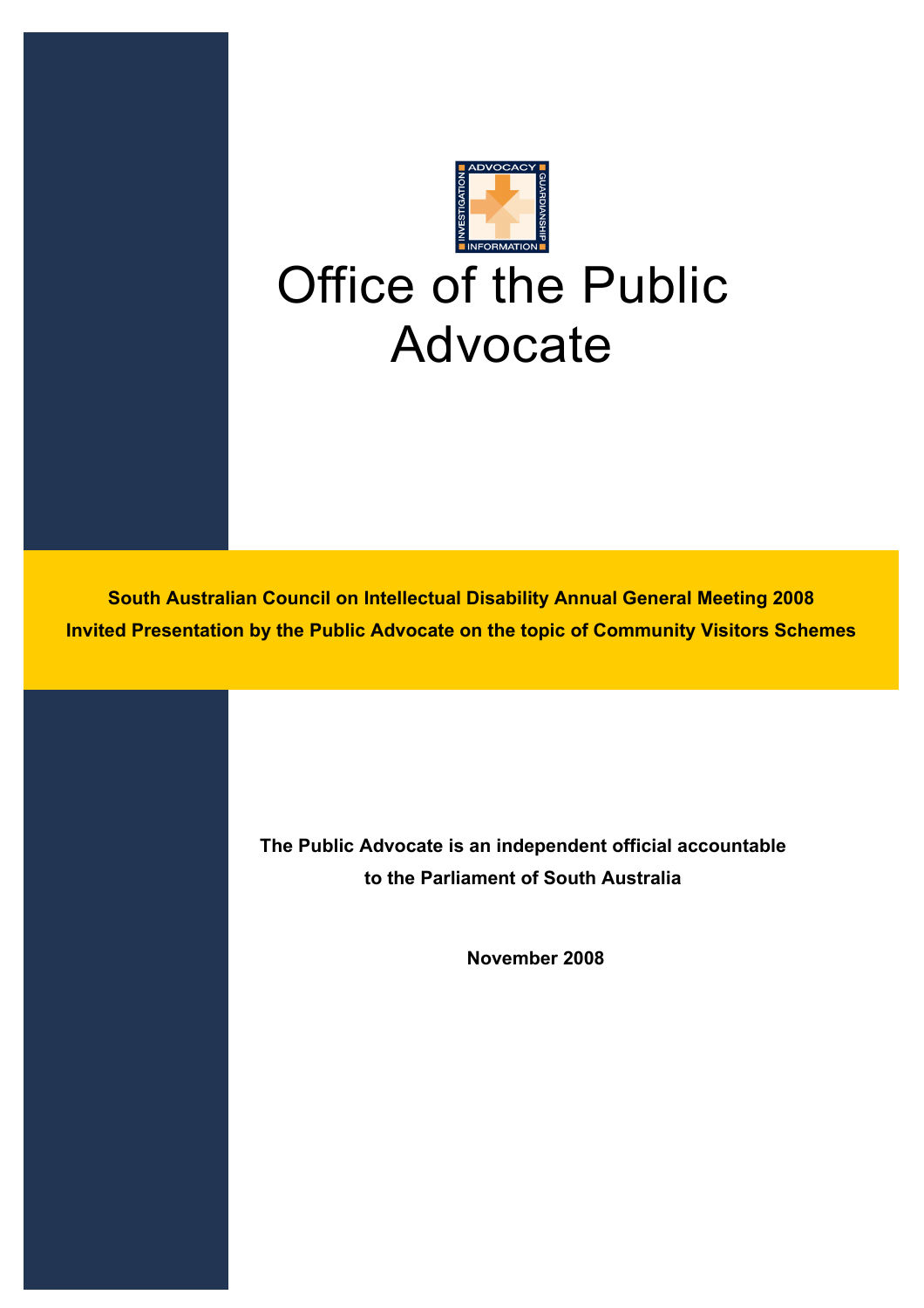Office of the Public Advocate Level 7, ABC Building 85 North East Road COLLINSWOOD SA 5081

If you wish to make a comment about this document or the positions contained within please contact the Public Advocate at opasa@opa.sa.gov.au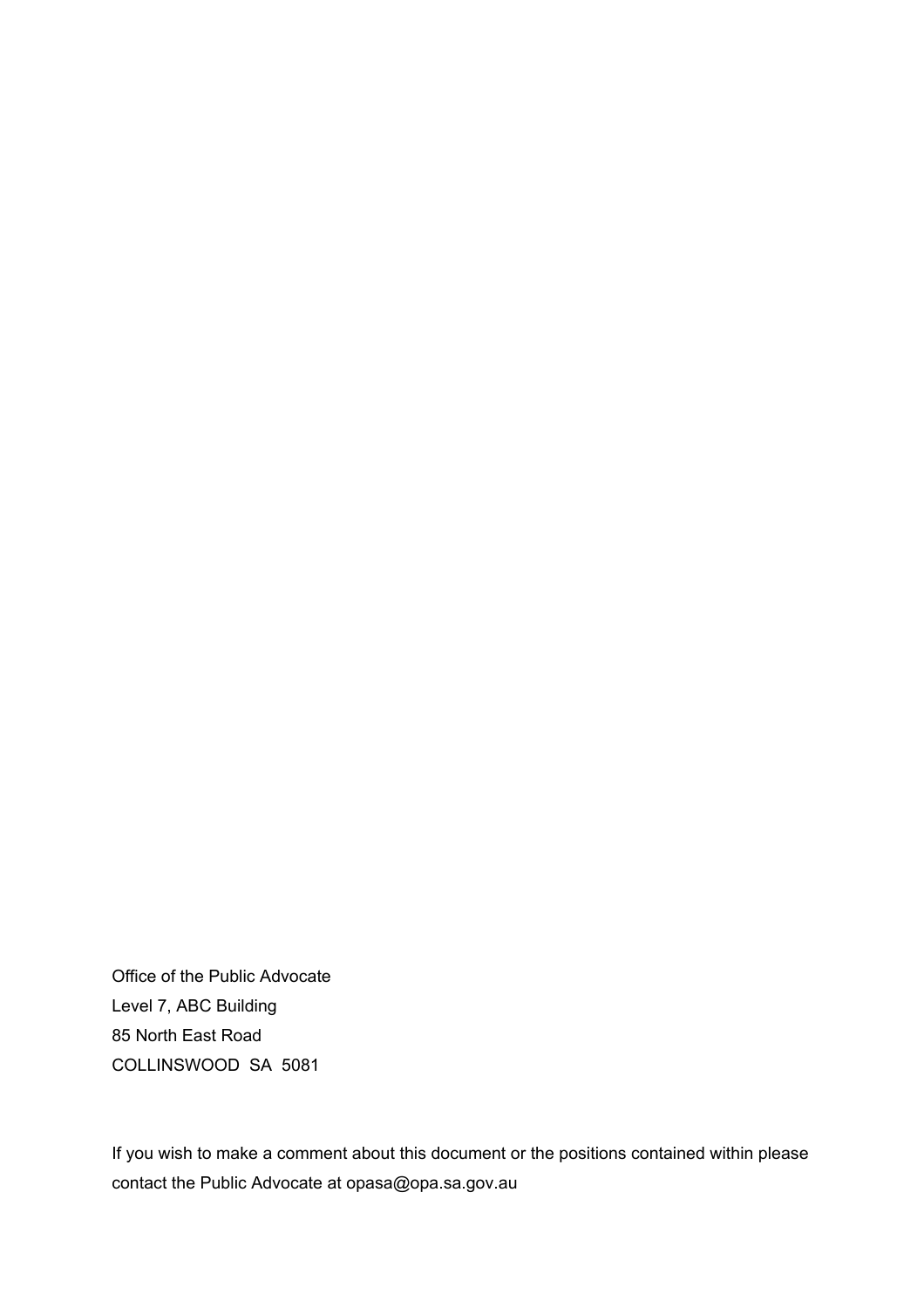# **CONTENTS**

| 1. | <b>INTRODUCTION</b>                             | $\overline{4}$ |
|----|-------------------------------------------------|----------------|
| 2. | <b>BACKGROUND TO COMMUNITY VISITORS SCHEMES</b> | 6              |
| 3. | WHAT DOES A COMMUNITY VISITOR ASSESS?           | 9              |
| 4. | LINKING COMMUNITY VISITORS TO SYSTEM ADVOCACY   | 13             |
| 5. | <b>CONCLUSION</b>                               | 14             |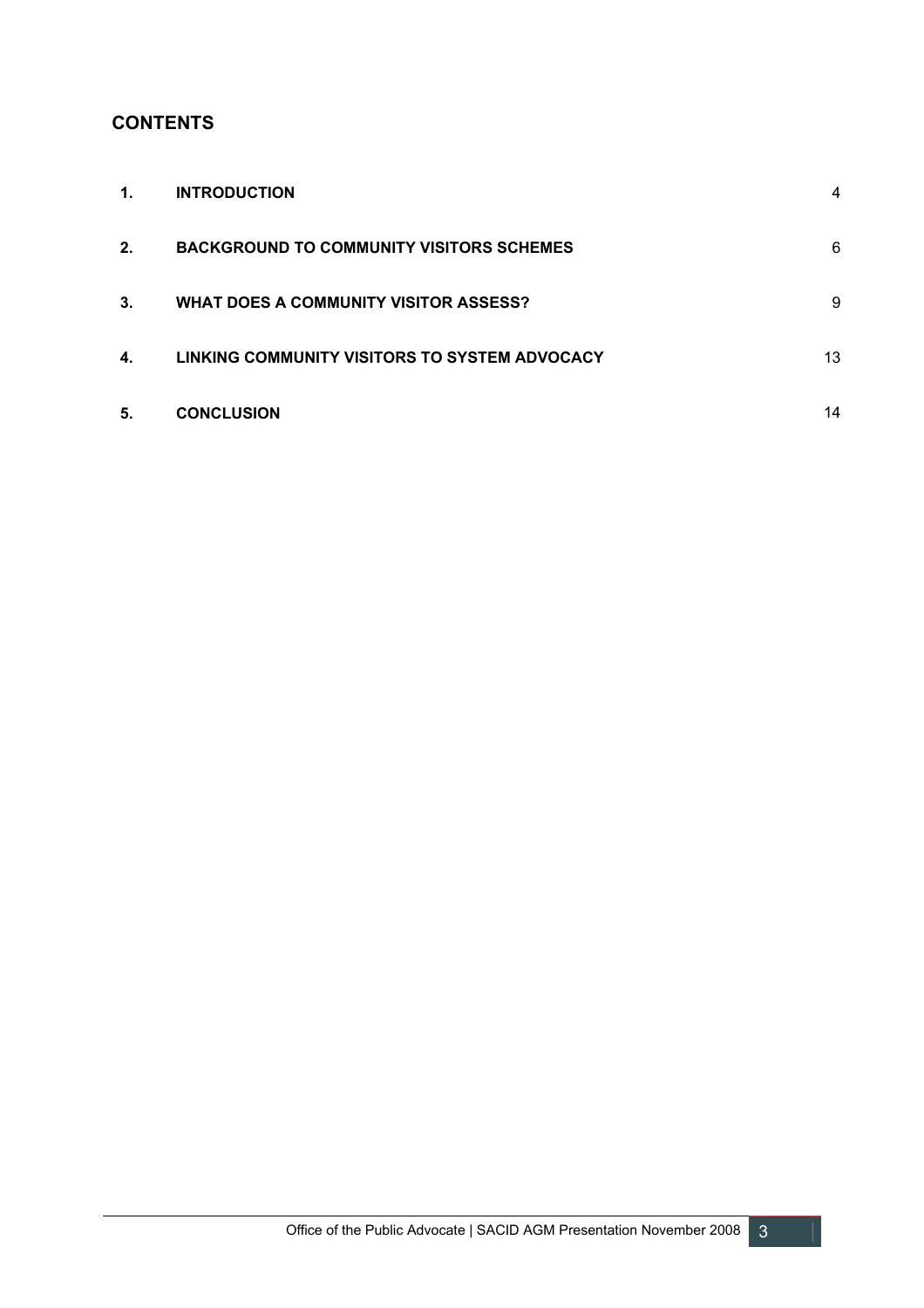### **1 INTRODUCTION**

There is real concern from many quarters that South Australia needs independent trained visitors to visit community and institutional accommodation for people who have an intellectual disability. Recently, we've seen significant discussion about the role of community visitors from a number of quarters within the disability community, partly triggered by a review this year of the legislation governing the Health and Community Complaints Commissioner in this state.

While there is no immediate plan to establish a Community Visitors Scheme in South Australia, this discussion considers what outcomes community visitors can achieve, and their role in a range of strategies to safeguard vulnerable people in community or institutional accommodation. Community visitors offer a key safeguard, but they are not the total answer. Other components of a system of safeguards need to be in place alongside them. This include periodic regulatory and accreditation inspections to look at the professional and technical aspects of care, and the development of mandatory reporting regimes for when people in facilities are the victims of sexual assault or serious physical assault.

The discussion is in the context of the role of Public Advocate. A Community Visitors scheme might potentially operate with a number of different statutory authorities, but collaboration in running it would be a key factor, as well as the sharing of "intelligence" the Visitors collect about what is really happening on the ground. Information from Community Visitors can significantly enhance the systems advocacy role of the Public Advocate's office.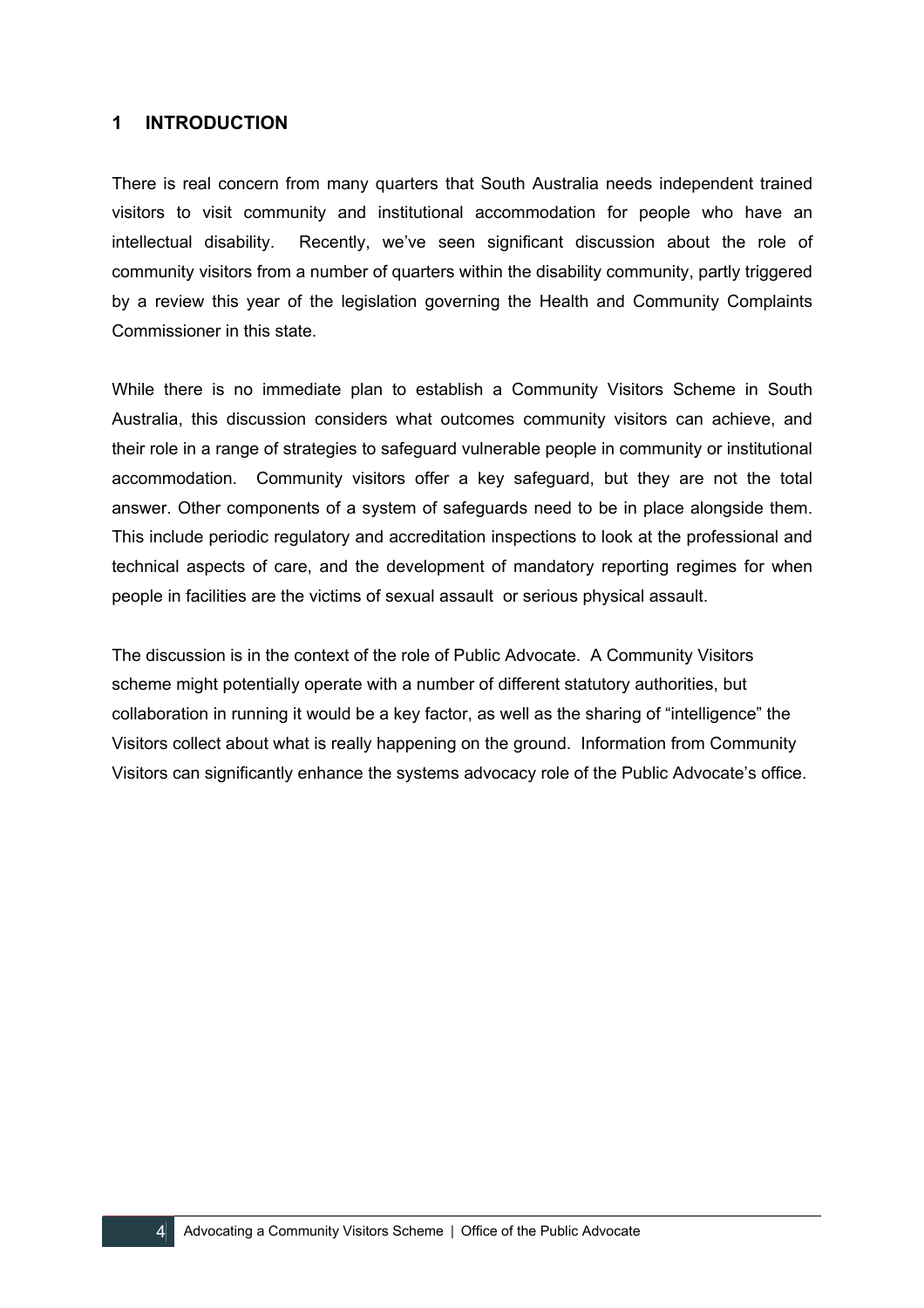#### **GENERAL FUNCTIONS OF THE PUBLIC ADVOCATE**

The general functions of the Public Advocate are described within Division 3 of The Guardianship and Administration Act 1993. The functions are:

- 1. The functions of the Public Advocate are—
- a) to keep under review, within both the public and the private sector, all programs designed to meet the needs of mentally incapacitated persons;
- b) to identify any areas of unmet needs, or inappropriately met needs, of mentally incapacitated persons and to recommend to the Minister the development of programs for meeting those needs or the improvement of existing programs;
- c) to speak for and promote the rights and interests of any class of mentally incapacitated persons or of mentally incapacitated persons generally;
- d) to speak for and negotiate on behalf of any mentally incapacitated person in the resolution of any problem faced by that person arising out of his or her mental incapacity;
- e) to give support to and promote the interests of carers of mentally incapacitated persons;
- f) to give advice on the powers that may be exercised under this Act in relation to mentally incapacitated persons, on the operation of this Act generally and on appropriate alternatives to taking action under this Act;
- g) to monitor the administration of this Act and, if he or she thinks fit, make recommendations to the Minister for legislative change; and
- h) to perform such other functions as are assigned to the Public Advocate by or under this Act or any other Act.

This independent position advocates for the needs of mentally incapacitated people. The definition of mental incapacity from The Guardianship and Administration Act is outlined below:

*mental incapacity* means the inability of a person to look after his or her own health, safety or welfare or to manage his or her own affairs, as a result of—

- a) any damage to, or any illness, disorder, imperfect or delayed development, impairment or deterioration, of the brain or mind; or
- b) any physical illness or condition that renders the person unable to communicate his or her intentions or wishes in any manner whatsoever.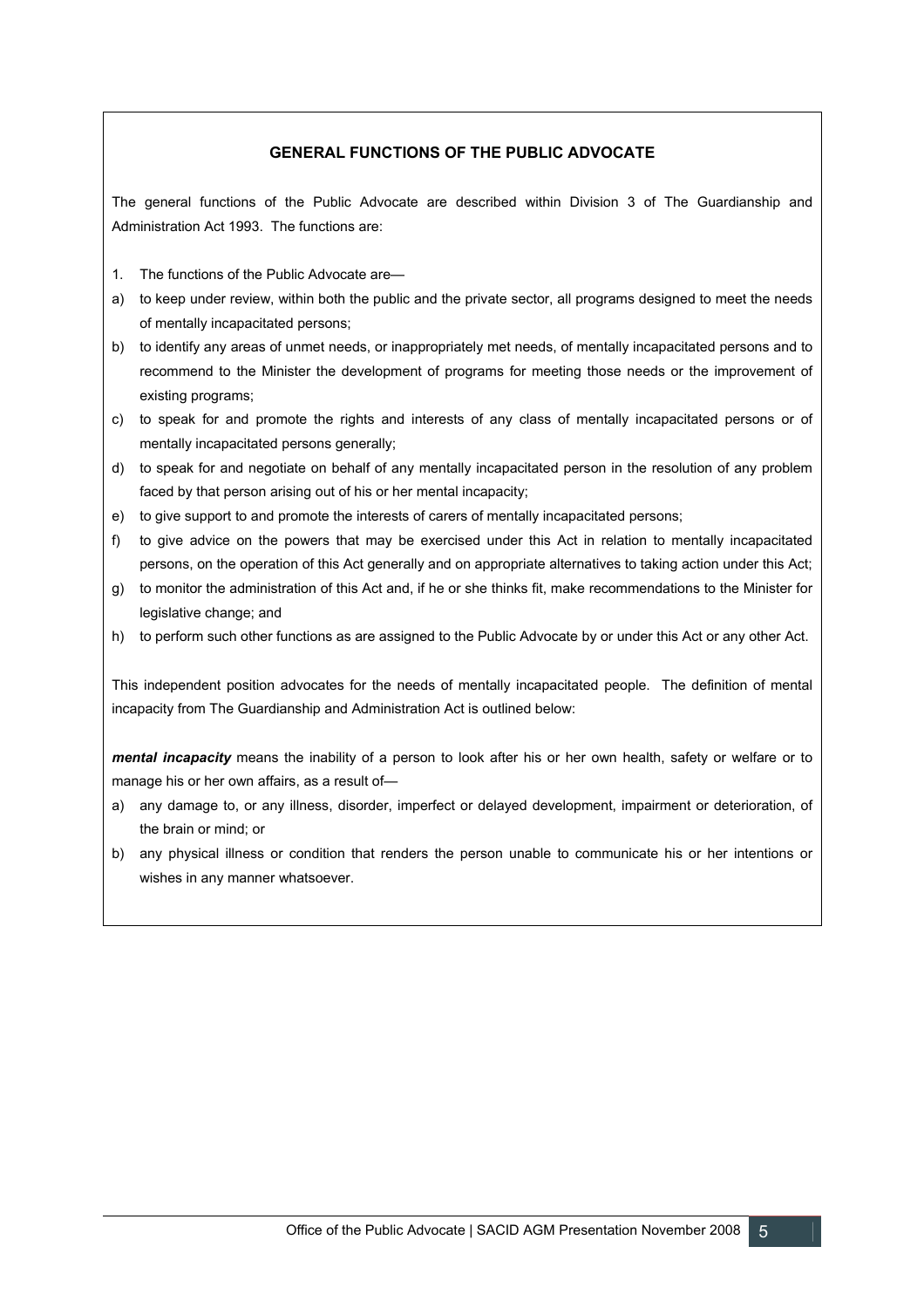## **2 BACKGROUND TO COMMUNITY VISITORS SCHEMES**

Community visitors schemes currently operate in other states of Australia, and empower members of the community to visit institutions and community residences to identify abuse or neglect, advocate for the best possible assessment and treatment, assess the standard of facilities and their care for people, and ensure that there are maximum opportunities for recreation, occupation, education, training and rehabilitation.

Community visitors bring community standards into the institution. They are an addition to accreditation or regulatory inspections performed by professionals (where such regimes exist). In centres with longer-term patients, consumers are able to develop a trust in their community visitor and gain the confidence to raise issues, knowing that if there are any problems after the issue has been raised the community visitor will be back in two to four weeks for a follow up visit.

In Victoria, the mission of the statewide Community Visitors Program is to promote and protect the rights of people with disabilities and reduce exploitation, abuse and neglect (Office of the Public Advocate, 2007). Visitors are appointed by the Governor in Council. The community visitors report directly to Parliament, and their influence matters. Their goals include looking at opportunities for people to participate in recreation, occupation, education, training and rehabilitation, rather than just receiving minimal care.

Community Visitors are usually there more frequently than regulatory and accreditation inspectors. Regulatory inspections by technical experts can audit buildings, delivery of programs and compliance with policy and standards. However, regular intervening visits by community visitors can complement this, as visitors acquire a depth of information because of the relationships they establish with residents. Residents know that the visitor will return, giving them confidence.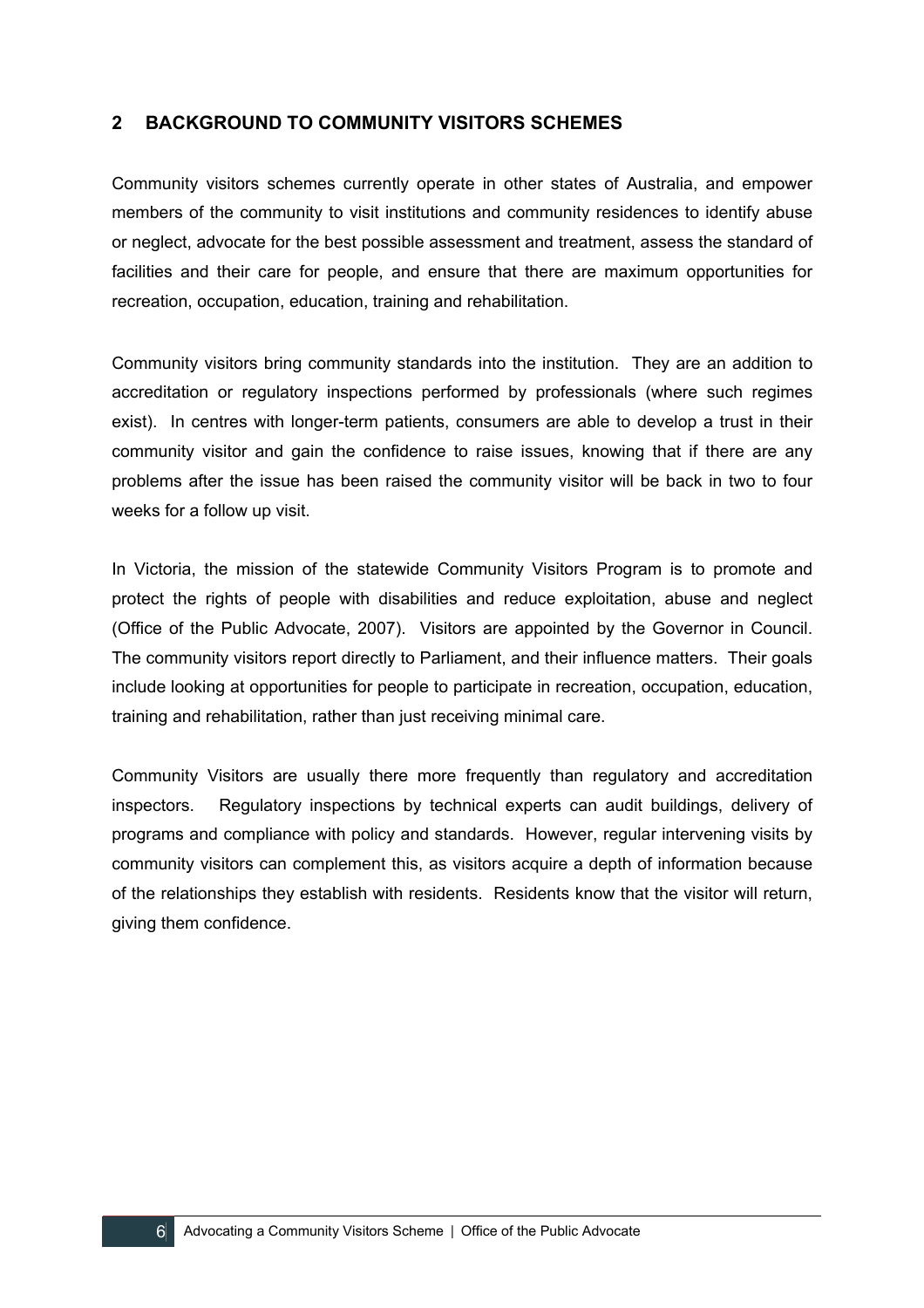# **3 WHAT DOES A COMMUNITY VISITOR ASSESS?**

Community visitors bring community values and standards into care settings. They regularly visit a range of settings where people live or are cared for: small group homes in the community, institutional settings, supported residential facilities, and mental health facilities. They meet people, inspect facilities, ensure that individuals' needs are met, and check that problems raised on the last visit have been corrected. They check that residents have not suffered because they have raised a problem; that retribution after a matter has been raised has not occurred.

Visitors are advocates and receivers of complaints. Because they visit regularly, relationships develop with the people they meet, who can be confident that if they raise an issue with a visitor, that the visitor will be back to follow it up. This also protects against potential victimisation of people who raise issues, because of their ongoing connection.

Because community visitors work comprehensively across all residential services they can identify systemic issues, and collect intelligence to tackle problems. This intelligence is different to evidence required for a complaint. While complaints (requiring names and evidence) may be lodged with community visitors, oftentimes people are not willing to come forward with names and dates. In these cases, community visitors can use the intelligence to asks managers to fix systemic problems

Community visitors are not technical regulatory inspectors or quality controllers. However, they can value add in many ways, including:

## **Dignity and rights of the consumer**

Community visitors assess a large range of serious issues, including evidence of respect (or lack of it), appropriate treatment, privacy, and consumers' access to information about their care. They can respond to claims of significant abuse or neglect. More frequently, they can deal with day-to-day matters that may not be serious in themselves, but still affect people greatly over time. How often do you hear reports of certain staff members not responding, not taking consumer requests seriously, not being attentive, or even getting into arguments with their clients? The community visitor can tackle these issues and talk with managers about the behaviours. They can do this in a manner that other groups cannot.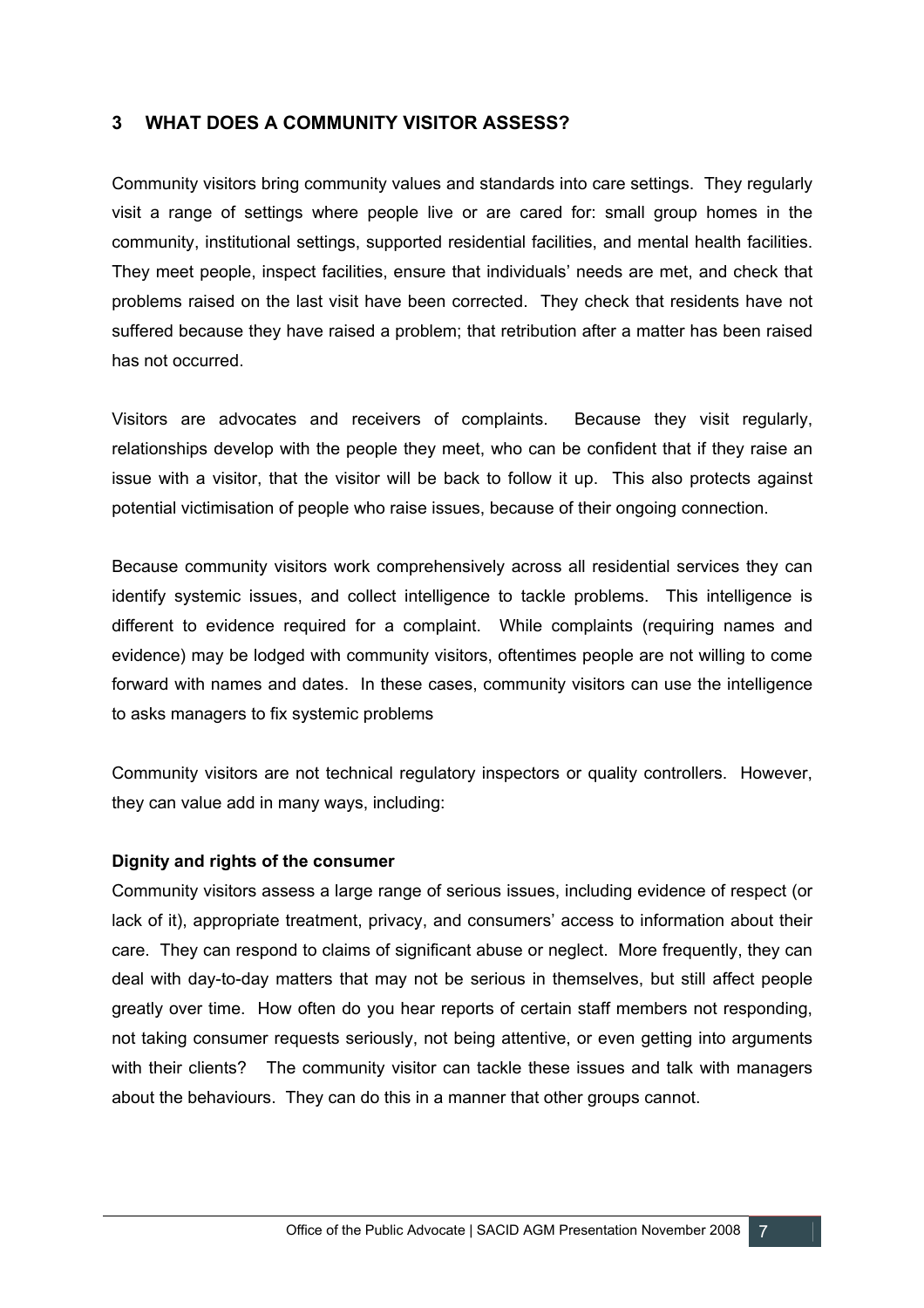### **Support for staff**

We cannot always rely on other staff to raise issues of colleagues performance. With more entrenched problems other staff may feel intimidated themselves. So many times in a home or institutional setting we hear about great staff present who haven't been able to fix the problems on their clients' behalf.

### **Dignity and rights of families**

It is also hard for carers and family to address these issues. Visits of family should be about enjoying company. Clearly, though, in some situations the family visit ends up being a quality and safety check, because they cannot be sure things are being done. Families should not have to do this week after week, month after month. It is difficult for families to 'steel themselves' again and again to raise issues with staff, or to take matters to the manager. What should be happy visits often become another source of worry. While there will always be some situations where families raise issues that others don't, it should not be routinely necessary. What's more, there are many people receiving care who do not have families to visit, or who have families who feel apprehensive about raising problems.

Visitors can take on much of this. Because it is their role, if they come back and find that the person they are visiting is not getting what has been asked for, they will escalate the issue. It is their job to do so. While it may be quite stressful for each carer or consumer to continually address an issue, it is part of the community visitor's role to take matters to managers, service directors, back to the Office of the Public Advocate, to Ministers, local MPs, to Parliament in the annual report, and to the media.

With Community Visitors Schemes in existence for so long in other states, it may be fair to assume that they might have now done themselves out of a job. However, there always seems to be new problems emerging, or old problems emerging in new ways in new community settings. Ongoing transparency is needed.

#### **Providing consumers with choice**

The ability for a consumer to have choice and make decisions is vital. This can be any decision such as work, recreation, going out, what a person does at home, choice of food to eat - all the basics of a good life.

Community visitors can tackle the common problems in group homes. A person will have their own choices about what they want to do, where they want to go, what their interests are. Feedback given to the Office of the Public Advocate about group homes suggests that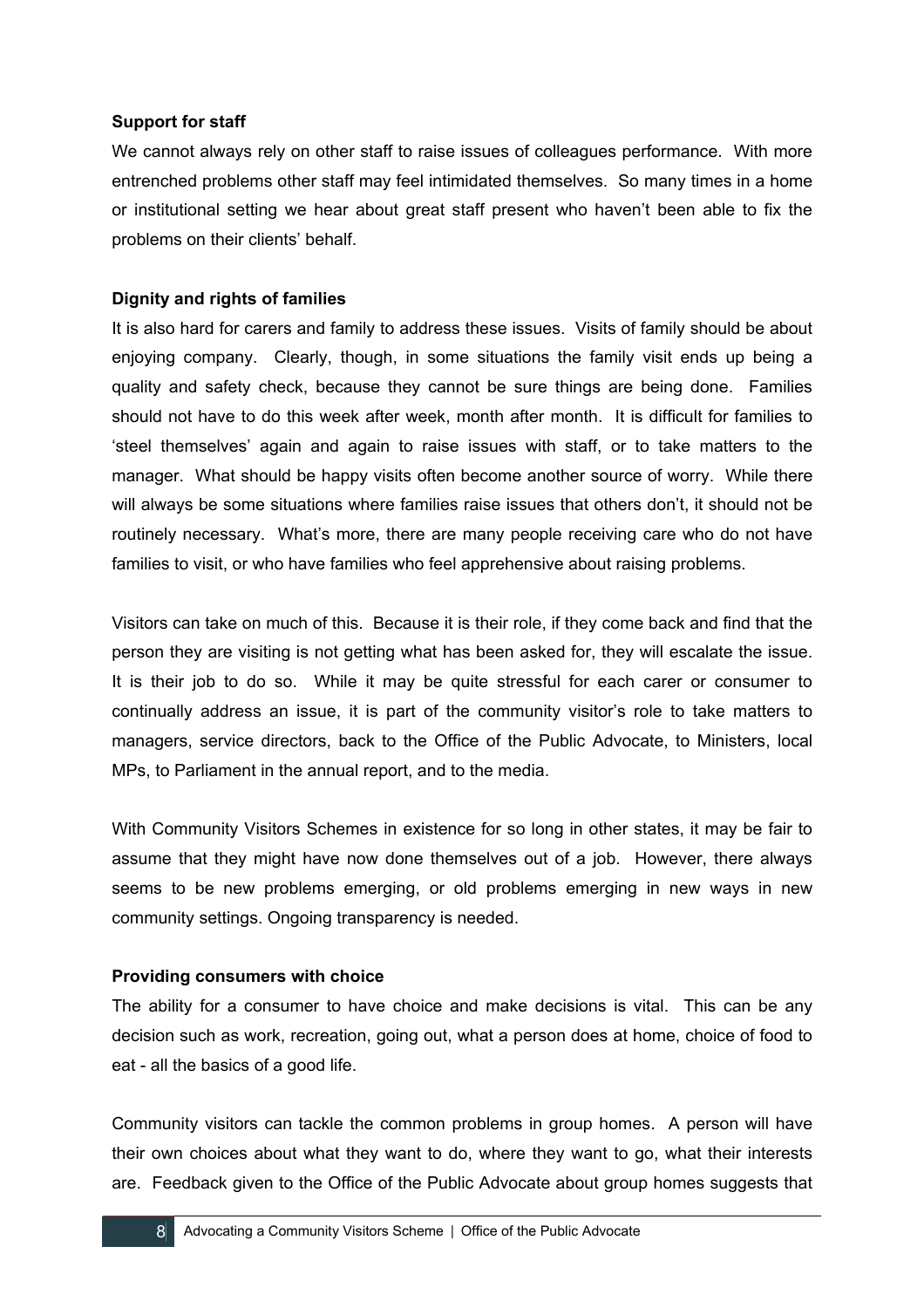if you are quiet and don't get your message through, you may end up doing what your fellow resident wants to do, rather than what you want to do. If there is limited transport, you could be bundled off where they want to go, rather than getting to do what you want to.

There is also the issue of choice in accommodation and services. Whether you want to live alone, with others and where you want to live are all valid choices, and ones that community visitors schemes support.

Some people see choice as part of the solution to quality problems – even to the extent that it is suggested that if people have genuine choice, they will avoid the poorer providers, and a community visitors scheme will not be necessary. However, choice alone will not guarantee safe care and quality care, and that other safeguards – in this case community visitors – are needed. In fact, as we move to giving more choice, the visitors can check to help ensure that people are getting to fully use it.

The issue of choice is fundamental, but there also must be some additional oversight, accountability and monitoring. This particular applies for people who may not easily communicate their wishes, and who fear retribution if they make a complaint about the services they fundamentally depend on each day.

## **Regulations and mandatory reporting**

Regulatory visits are another part of the equation. These include inspections to ensure that necessary building standards, service standards and training are maintained. Inspections can assess technical detail of care provided. These reviews alone, along with accreditation, are not sufficient by themselves. In states where there are regulatory inspections and wellestablished complaints mechanisms, community visitors still have a role. Community visitors can bring the community standards of citizenship to bear by looking at care providers. We need both, and each type of visitor – the community visitor or the technical inspector - needs to be clear about their role and the value they bring.

Another complementary strategy is the mandatory reporting of assault. Such requirements exist for minors, and they also exist in commonwealth funded aged care facilities. According to a key study from the early 1990s cited by a recent Australian Institute of Families study paper, people with an intellectual disability are at greater risk of assault, and are twice as likely to be a victim of personal crime compared to the general population, and ten times more likely to be the victim of a sexual assault.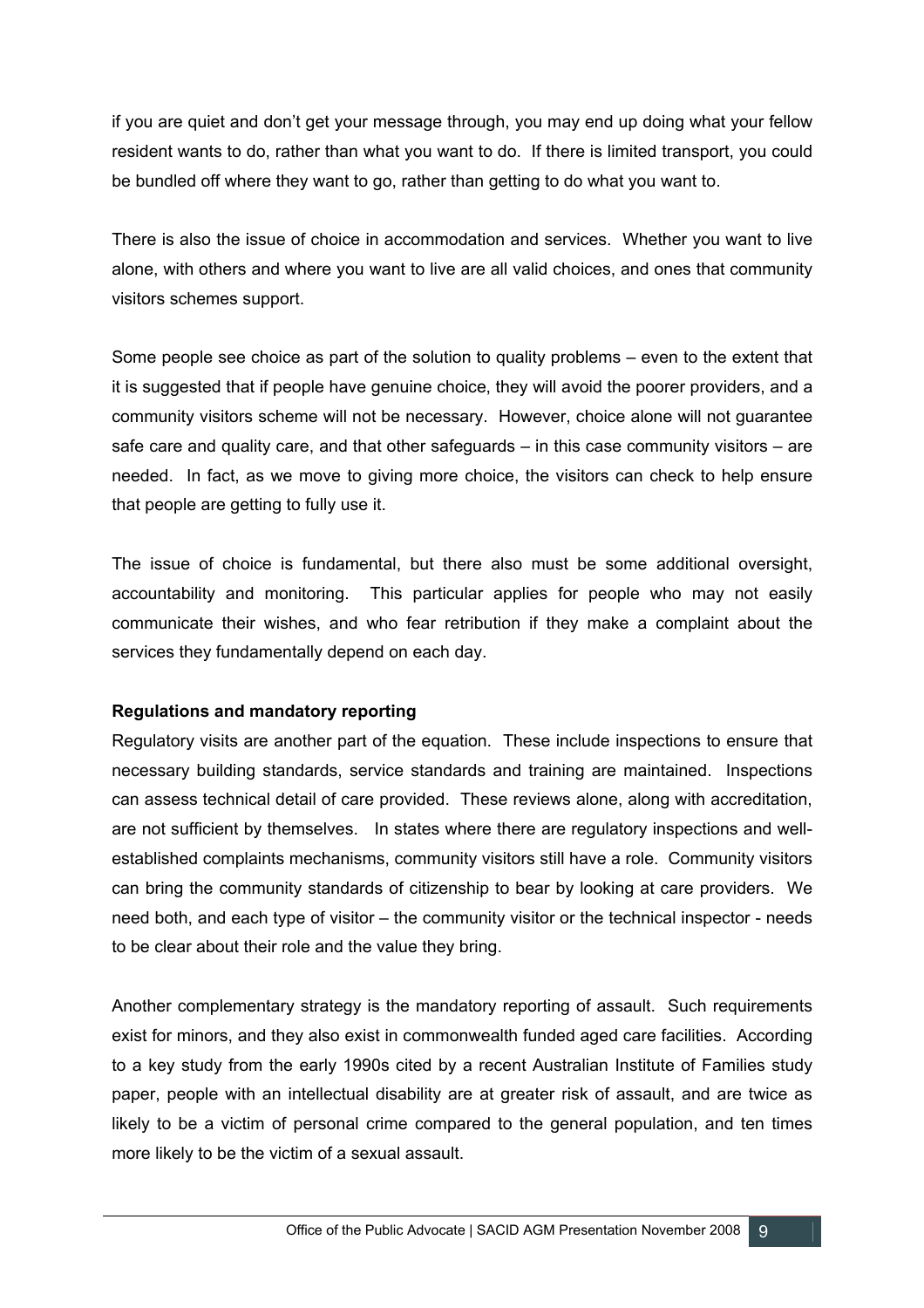Mandatory notification not only has value in stopping ongoing abuse, it also sends a powerful message about what is not acceptable. The topic for mandatory notification has been subject to much academic debate. But even those who see mandatory notification as paternalistic would acknowledge that some sort of system is required so that people who cannot communicate - either because of their disability, because of their fear or because of their institutional reliance on support workers - can be protected against harmful and predatory behaviour.

### **Other areas addressed by community visitors**

While performing their duties, community visitors can also look at:

- Progress with individual plans. Is the plan real? Does it include the consumer's goals? Are resources being allocated to work towards the plan?
- Are people engaged? Can they take risks? Are they safe, while not being overprotected? Does the person know how to complain? Do they have the opportunity to be involved in community groups or to go shopping? Or are they left to sit either at home or at the shops, feeling unengaged?
- Is money being spent as it should be?
- Is care as least restrictive as possible?
- How is incompatibility with fellow residents addressed? Mixing the wrong group together may make some people's lives very unhappy. If these incompatibilities are recognised, is action taken to resolve it?
- Does the resident get necessary health care? In Australia, adults with intellectual disabilities often have untreated medical illnesses that are not picked up, and who do not get the routine preventative care that they should receive.
- Do they see the dentist? Dental care is the great marker of inequality in this country. There are implications for total health, not to mention the misery of not being able to eat properly, experiencing dental pain and the stigma or poorly fitting dentures.
- Is the person receiving adequate mental health support? Co-morbidity is common, but accurate diagnosis is an issue.
- If the consumer is an older person, can he or she age in the place they currently reside?

A community visitors scheme is only part of a suite of actions that can help prevent abuse and neglect, and ensure that people have the opportunities they need to pursue life the way they want to.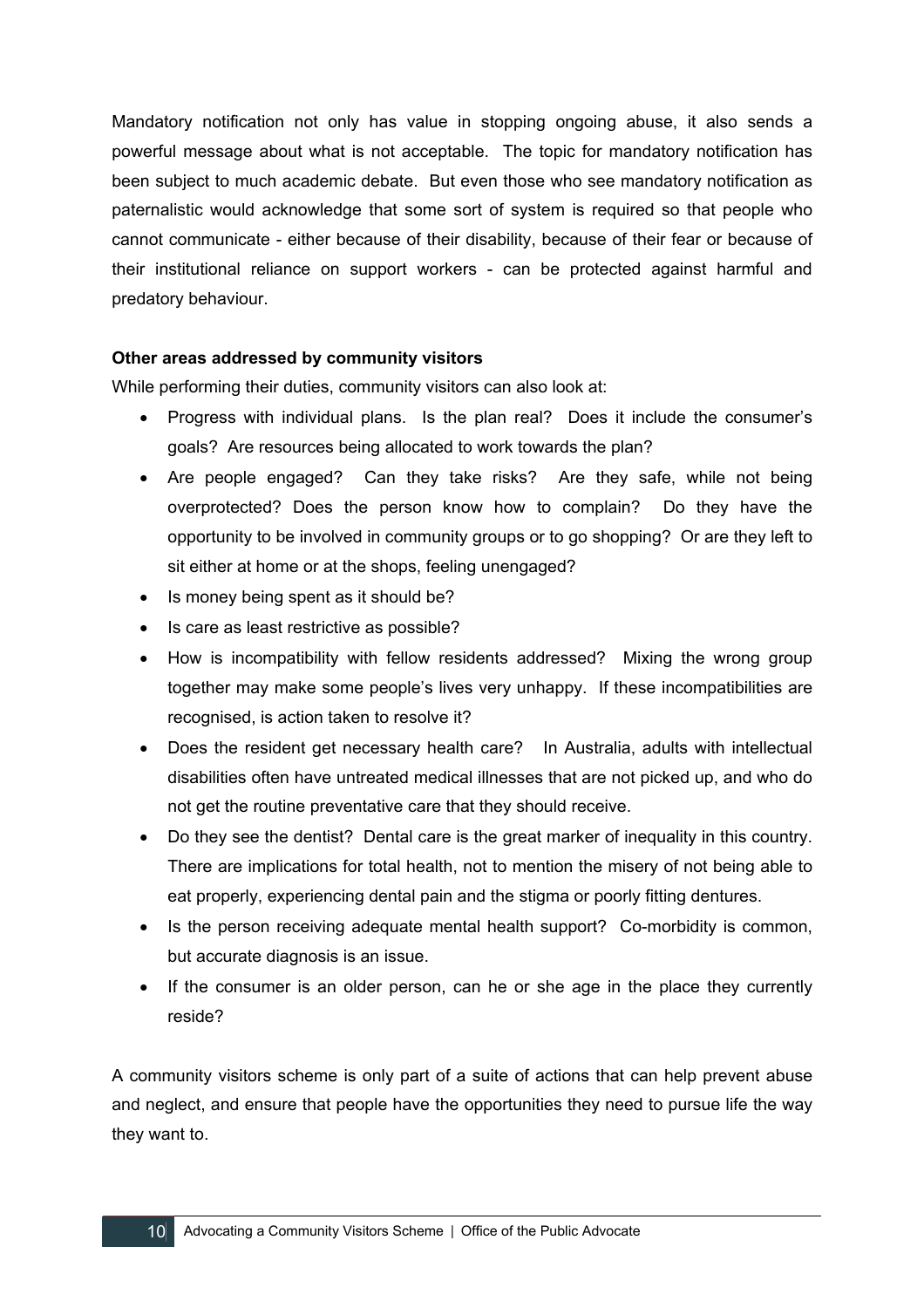# **4 COMMUNITY VISITORS AND SYSTEM ADVOCACY**

The function of a community visitors scheme is relevant to the role of the Public Advocate, as it is pertinent to key functions of reviewing services and considering unmet need. This is not to say that a Community Visitors Scheme must reside with the Public Advocate - such a scheme could be successfully operated by a number of different agencies. Regardless of the agency overseeing such as scheme, it would be necessary for close collaboration between agencies responsible for advocacy, complaints and system oversight.

There are direct benefits of the community visitors working closely with the OPA, as already noted, the systems advocacy function of the Public Advocate becomes extremely well informed by the 'intelligence' collected by the community visitors.

The Victorian Public Advocate has 500 visitors in the system identifying problems, advocating, negotiating and receiving complaints. In South Australia, this would correspond to about 150 visitors, based on our population size working across all services (disability accommodation, supported residential facilities, and mental health services). For disability services there would be about 1,000 visits per year needed in this state.